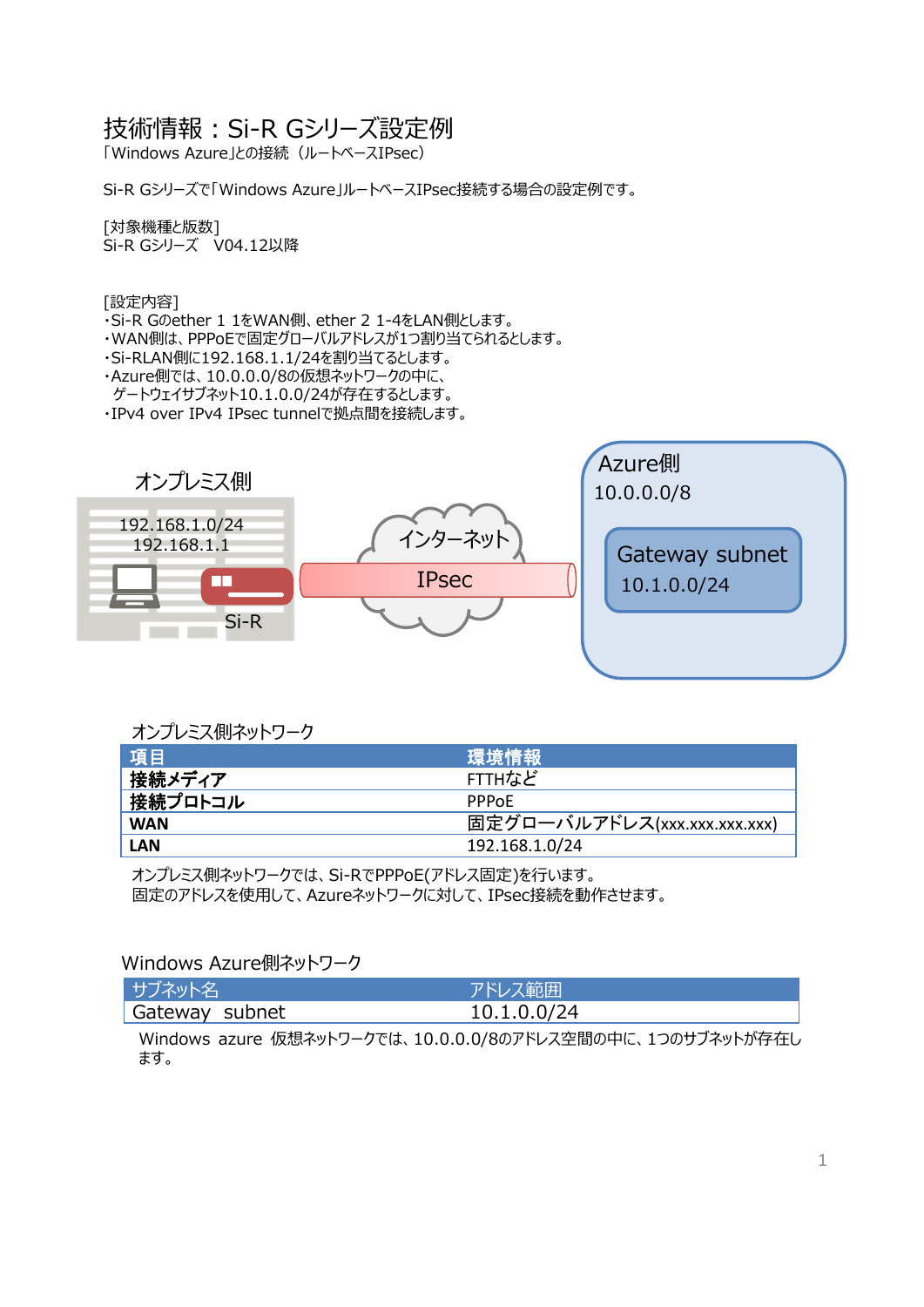## **オンプレミス(Si-R)での設定**

本章では、Windows AzureとIPsec接続するためのSi-Rの設定について解説します。

Azure側の設定については以下を参照ください。

https://docs.microsoft.com/ja-jp/azure/vpn-gateway/tutorial-site-to-site-portal チュートリアル:Azure Portal でサイト間接続を作成する

### **IPsec設定項⽬**

IPsec設定値については、以下のような内容になります。

IKEフェーズ1

| 項目                 | 設定値               |
|--------------------|-------------------|
| 自側トンネルエンドポイントアドレス  | XXX.XXX.XXX.XXX   |
| 相手側トンネルエンドポイントアドレス | YYY YYY YYY YYY   |
|                    | ポータルサイトより確認       |
| lan側ローカルアドレス       | 192.168.1.1/24    |
| 暗号情報               | aes-cbc-256       |
| 認証(ハッシュ)情報         | hmac-sha1         |
| DHグループ             | group 2(modp1024) |
| PRF(疑似乱数関数)        | hmac-sha1         |
| IKE SA有効時間         | 8h                |
| NAT-TRAVERSAL      | on                |
| IKEセッション共有鍵        | test              |
|                    | ポータルサイトに設定した値を使用  |

IKEフェーズ2

| 項目                  | 設定値            |
|---------------------|----------------|
| IPsec情報のセキュリティプロトコル | esp            |
| 暗号情報                | aes-cbc-256    |
| 認証(ハッシュ)情報          | hmac-sha1      |
| IPsec SA 有効時間       | 1h             |
| DHグループ              | off            |
| ESN(拡張シーケンス番号)      | disable        |
| IPsec対象範囲(送信元)      | 192.168.1.0/24 |
| IPsec対象範囲(宛先)       | 10.0.0.0/8     |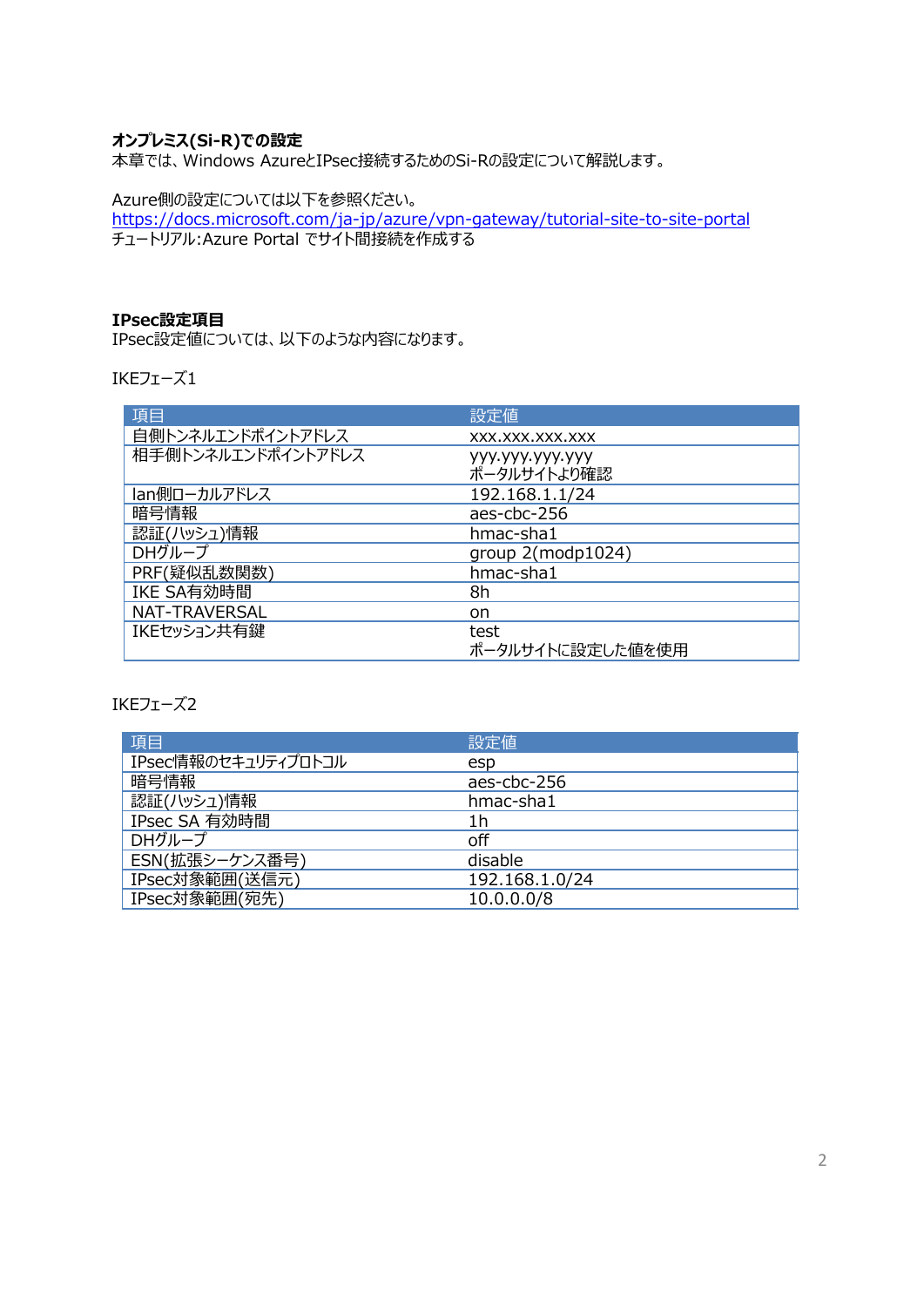#### **config**

configの全体像としては以下のような内容になります。 configは⼤きく分けて、etherポート定義、lan定義、PPPoE定義、IPsec定義に分けられます。それぞれにつ いて順を追って説明していきます。

ether 1 1 vlan untag 1 ether 2 1-4 vlan untag 2 lan 1 ip address 192.168.1.1/24 3 lan 1 vlan 2 remote 0 name PPPoE remote 0 mtu 1454 remote 0 ap 0 name PPPoE remote 0 ap 0 datalink bind vlan 1 remote 0 ap 0 ppp auth send id@isp pass@isp remote 0 ap 0 keep connect remote 0 ppp ipcp vjcomp disable remote 0 ip route 0 default 1 1 remote 0 ip nat mode multi any 1 5m remote 0 ip nat static 0 xxx.xxx.xxx.xxx any xxx.xxx.xxx.xxx any 50 remote 0 ip nat static 1 xxx.xxx.xxx.xxx 500 xxx.xxx.xxx.xxx 500 17 remote 0 ip nat static 2 xxx.xxx.xxx.xxx 4500 xxx.xxx.xxx.xxx 4500 17 remote 0 ip msschange 1414 remote 1 name Azure remote 1 ap 0 name IPsec remote 1 ap 0 datalink type ipsec remote 1 ap 0 keep connect remote 1 ap 0 ipsec type ikev2 remote 1 ap 0 ipsec ike protocol esp remote 1 ap 0 ipsec ike range 192.168.1.0/24 10.0.0.0/8 remote 1 ap 0 ipsec ike encrypt aes-cbc-256 remote 1 ap 0 ipsec ike auth hmac-sha1 remote 1 ap 0 ipsec ike lifetime 1h remote 1 ap 0 ipsec ike esn disable remote 1 ap 0 ike local-idtype address remote 1 ap 0 ike remote-idtype address remote 1 ap 0 ike shared key text test remote 1 ap 0 ike proposal 0 encrypt aes-cbc-256 remote 1 ap 0 ike proposal 0 hash hmac-sha1 remote 1 ap 0 ike proposal 0 pfs modp1024 remote 1 ap 0 ike proposal 0 prf hmac-sha1 remote 1 ap 0 ike proposal 0 lifetime 8h remote 1 ap 0 ike nat-traversal use on remote 1 ap 0 ike dpd use on remote 1 ap 0 tunnel local xxx.xxx.xxx.xxx remote 1 ap 0 tunnel remote yyy.yyy.yyy.yyy remote 1 ip route 0 10.0.0.0/8 1 1 remote 1 ip msschange 1350 syslog pri error,warn,info syslog facility 23 time zone 0900 consoleinfo autologout 8h telnetinfo autologout 5m terminal charset SJIS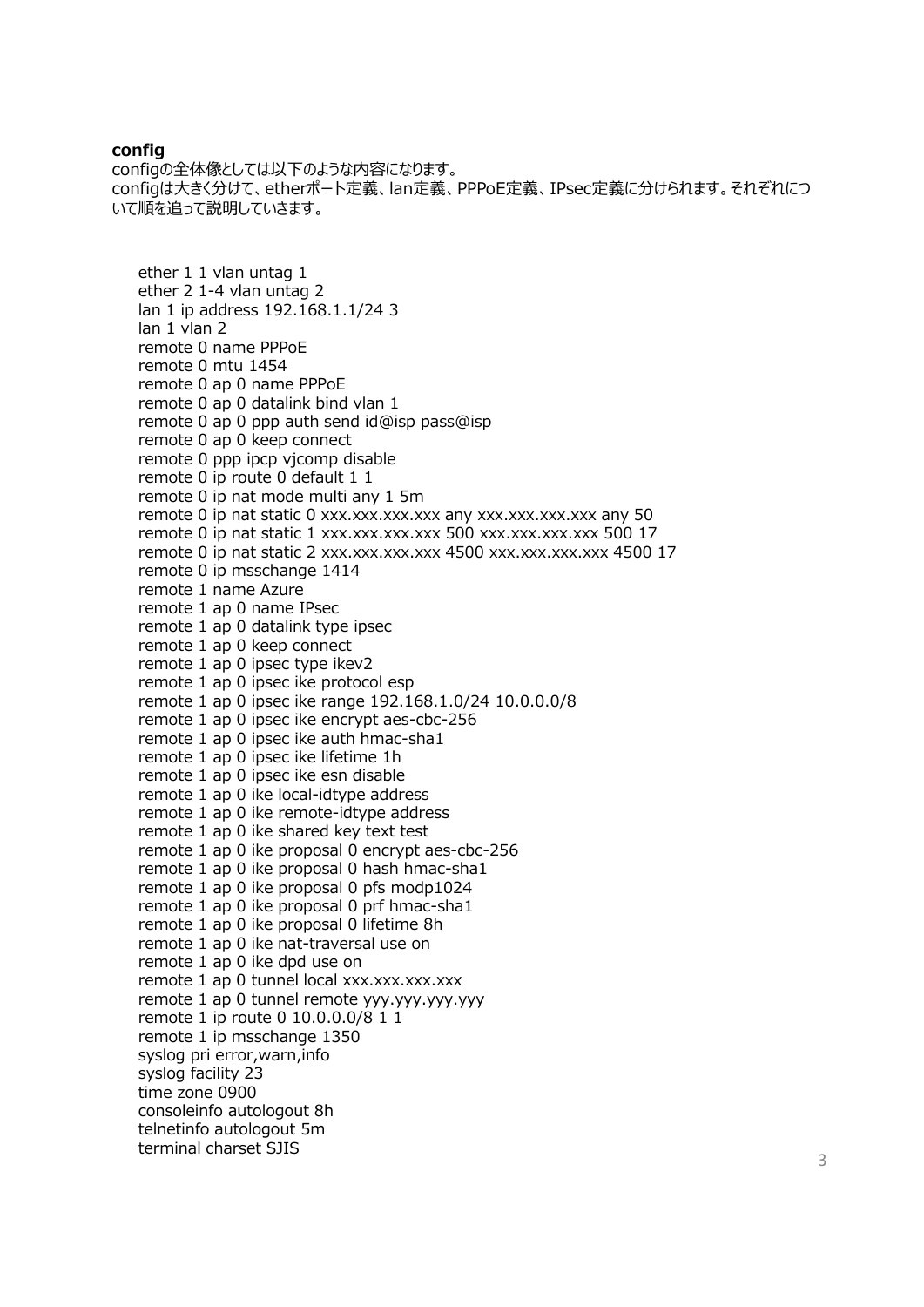**etherポートの設定**

各etherポートにVLAN(untag)を割り当てます。これは、後のlan定義や、PPPoEの定義と結びつきます。

ether 1 1 vlan untag 1 ether 2 1-4 vlan untag 2

wan側のポートに対してvlan 1を、lan側のポートに対してvlan 2を設定します。

### **PPPoEの設定**

WAN側にPPPoEの設定をします。PPPoEの送出先としてvlan 1(ether 1 1 )を指定します。

remote 0 name PPPoE remote 0 mtu 1454 remote 0 ap 0 name PPPoE remote 0 ap 0 datalink bind vlan 1 remote 0 ap 0 ppp auth send id@isp pass@isp remote 0 ap 0 keep connect remote 0 ppp ipcp vjcomp disable remote 0 ip msschange 1414

| 項目          | - 設定/<br>MÉ |
|-------------|-------------|
| ID(PPPoE)   | id@icn      |
| PASS(PPPoE) | pass@isp    |

mtu値、mss値については回線により異なります。回線側にご確認ください。

remote 0 ip route 0 default 1 1

PPPoEのインタフェースに対してデフォルトルートを設定します。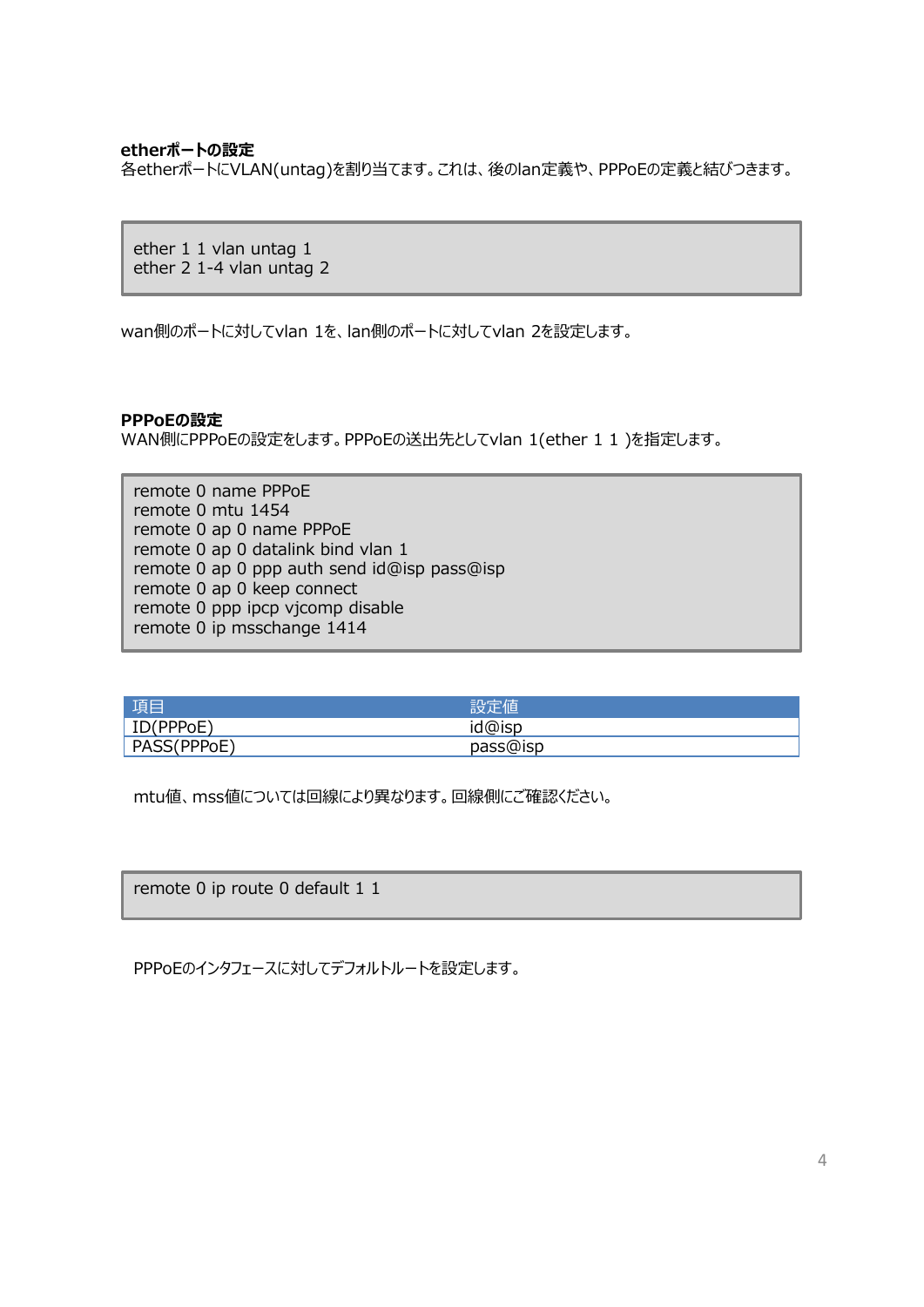### **ファイアウォールの設定**

PPPoEの定義にファイアウォールの設定を追加します。

remote 0 ip nat mode multi any 1 5m remote 0 ip nat static 0 xxx.xxx.xxx.xxx any xxx.xxx.xxx.xxx any 50 remote 0 ip nat static 1 xxx.xxx.xxx.xxx 500 xxx.xxx.xxx.xxx 500 17 remote 0 ip nat static 2 xxx.xxx.xxx.xxx 4500 xxx.xxx.xxx.xxx 4500 17

mode multiの設定により、NAPTの設定が有効になります。 IPsec/IKEパススルーの設定を行います。

#### **lan側アドレスの設定**

lan側のアドレスを192.168.1.1/24に設定します。このlanインタフェースはvlan 2の物理ポートと結び つきます。

lan 1 ip address 192.168.1.1/24 3 lan 1 vlan 2

#### **IPsecの設定**

まず、設定するインタフェースをIPsecができるようにするため、インタフェースの転送方式、IPsecタイプを 設定します。

remote 1 ap 0 datalink type ipsec remote 1 ap 0 ipsec type ikev2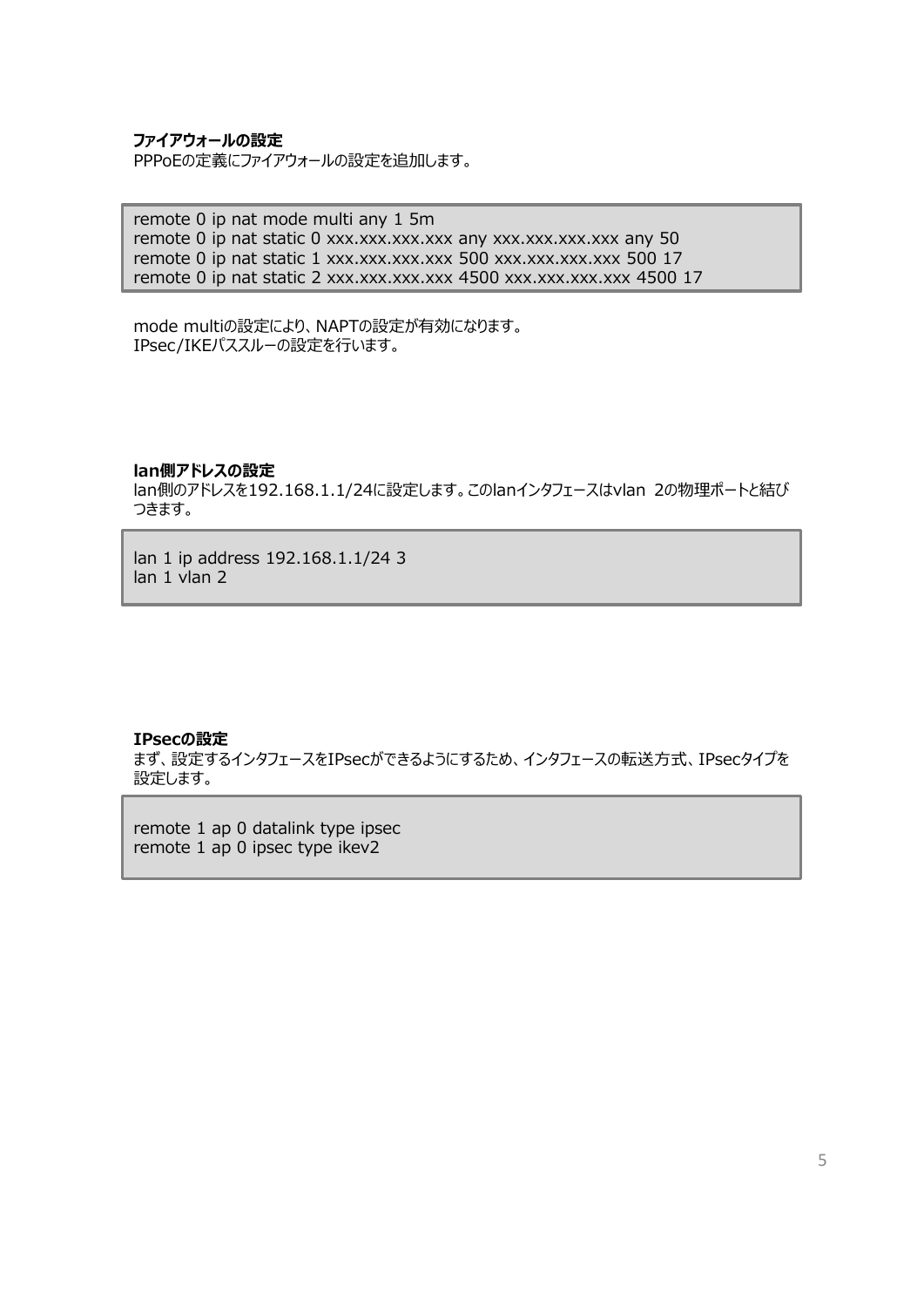**IKEフェーズ1** IPsec設定項目: IKEフェーズ1表にて提示した内容を設定します。

remote 1 ap 0 ike local-idtype address remote 1 ap 0 ike remote-idtype address remote 1 ap 0 ike shared key text test remote 1 ap 0 ike proposal 0 encrypt aes-cbc-256 remote 1 ap 0 ike proposal 0 hash hmac-sha1 remote 1 ap 0 ike proposal 0 pfs modp1024 remote 1 ap 0 ike proposal 0 prf hmac-sha1 remote 1 ap 0 ike proposal 0 lifetime 8h remote 1 ap 0 ike nat-traversal use on remote 1 ap 0 ike dpd use on remote 1 ap 0 tunnel local xxx.xxx.xxx.xxx remote 1 ap 0 tunnel remote yyy.yyy.yyy.yyy

事前共有鍵(ike shared key)、相手側トンネルエンドポイント(tunnel remote)については、 Windows Azureポータルサイトにて確認した内容を設定します。 lifetimeは、Azure側の値を超えないように設定してください。

**IKEフェーズ2** IPsec設定項目: IKEフェーズ2表にて提示した内容を設定します。

remote 1 ap 0 ipsec type ikev2 remote 1 ap 0 ipsec ike protocol esp remote 1 ap 0 ipsec ike range 192.168.1.0/24 10.0.0.0/8 remote 1 ap 0 ipsec ike encrypt aes-cbc-256 remote 1 ap 0 ipsec ike auth hmac-sha1 remote 1 ap 0 ipsec ike lifetime 1h remote 1 ap 0 ipsec ike esn disable

ike range設定の対向側のセグメントについては注意が必要です。ゲートウェイサブネットではなく、仮想 ネットワークのセグメントを設定してください。 lifetimeは、Azure側の値を超えないように設定してください。 ※2014年11月より強制トンネリングが使用可能となりました。強制トンネリングを使用する場合は、次 を参照してください。強制トンネリングについて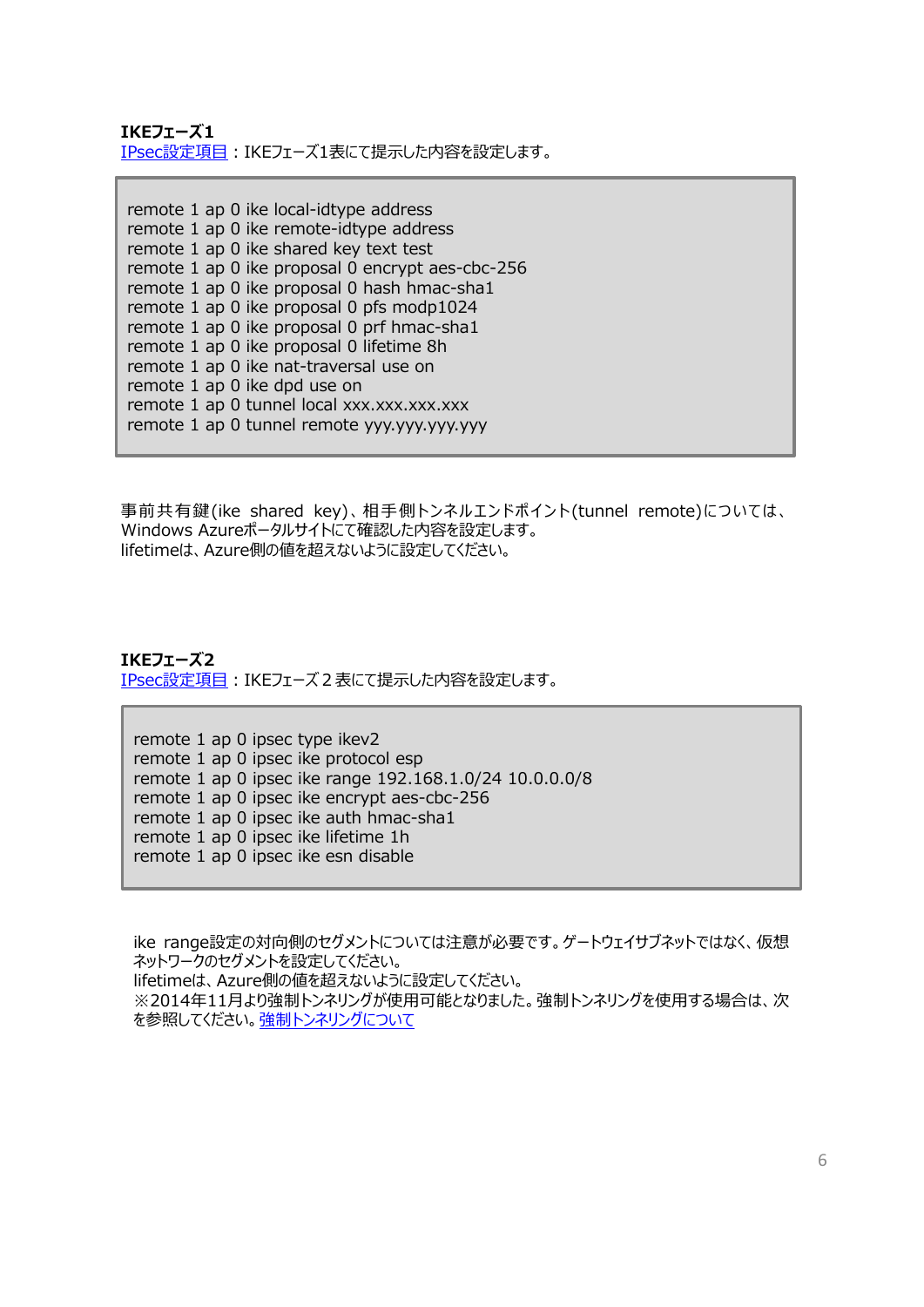#### **その他**

ルート設定、MSS値の設定をします。このMSS値はカプセル化の方式によって変わります。今回は1350を設定 します。

remote 1 ip route 0 10.0.0.0/8 1 1 remote 1 ip msschange 1350 syslog pri error,warn,info syslog facility 23 time zone 0900 consoleinfo autologout 8h telnetinfo autologout 5m terminal charset SJIS

以上で設定が完了です。 最後に設定をsaveして再起動します。

save reset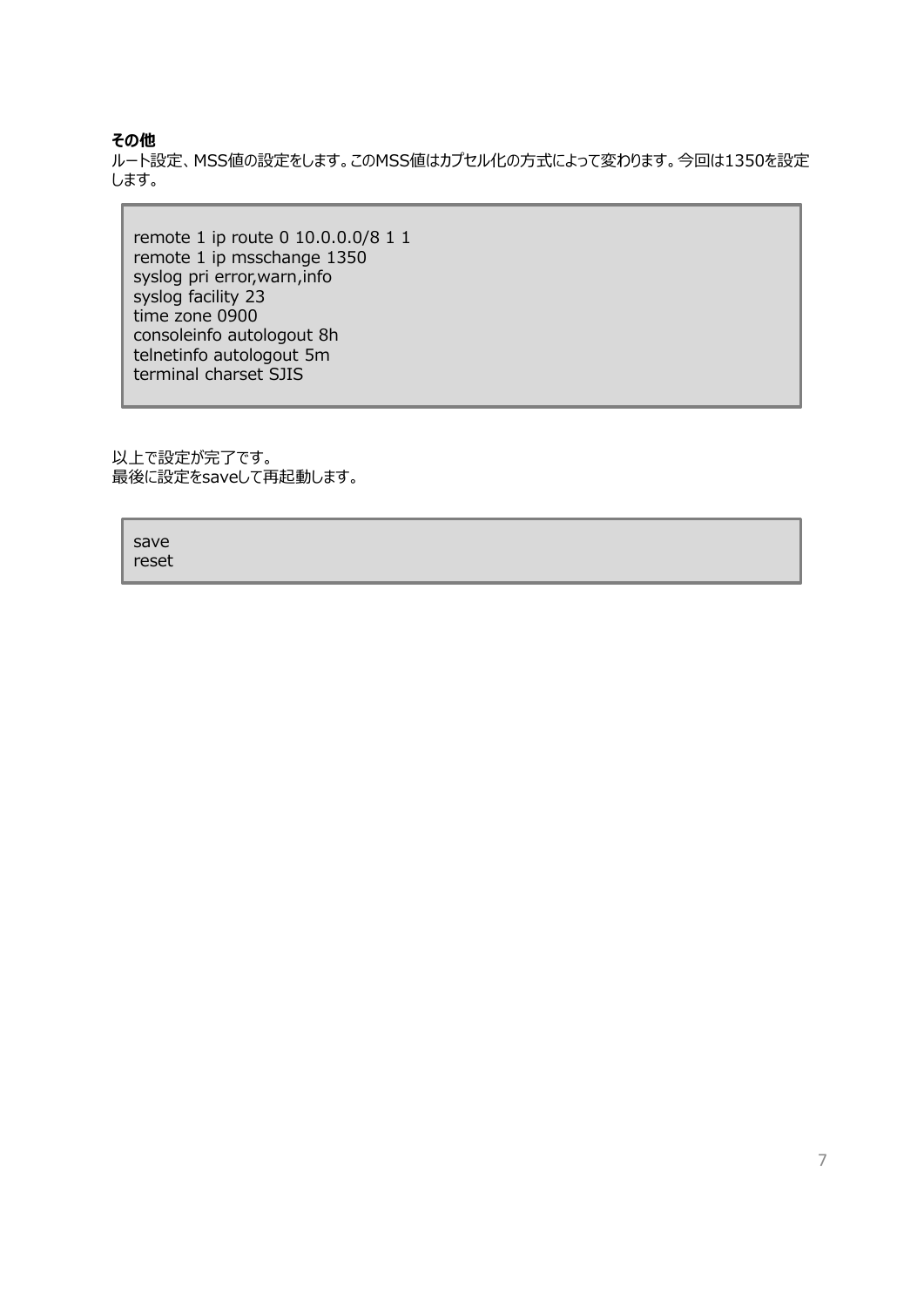Si-Rを接続し、少し時間がたってからshow access-pointコマンドを実行して確認してください。正常にIPsecが 確立できていれば下記のような結果が得られます。

#show access-point remote 1 ap 0 : Azure.IPsec status : connected since : Oct 12 11:41:29 2020 speed : not available send traffic in the send traffic in the senation of the senation of the senation of the senation of the senati receive traffic : not available type : IPsec/IKE IKE Version : 2 : established IPsec SA : established

IKE SA,IPsec SAともにestablished、status connectedとなっていれば接続ができています。